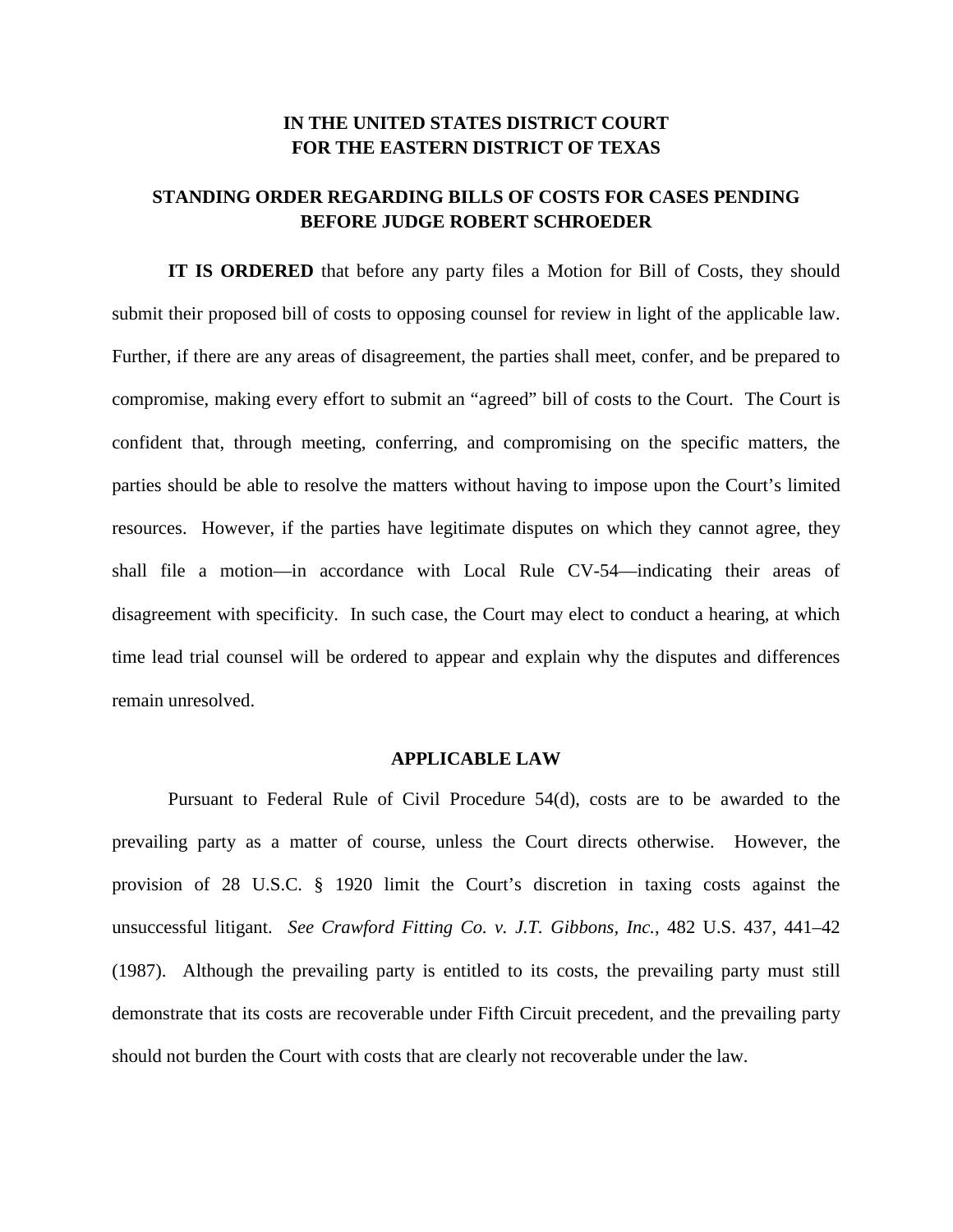The statute permits the following recoverable costs:

- (1) Fees of the clerk and marshal;
- (2) Fees for printed or electronically recorded transcripts necessarily obtained for use in the case;
- (3) Fees and disbursements for printing and witnesses;
- (4) Fees for exemplification and the costs of making copies of any materials where the copies are necessarily obtained for use in the case;
- (5) Docket fees under section 1923 of this title;
- (6) Compensation of court appointed experts, compensation of interpreters, and salaries, fees, expenses, and costs of special interpretation services under section 1828 of this title.

28 U.S.C. § 1920. A district court is permitted to decline to award costs listed in the statute, but

may not award costs omitted from the statute. *Crawford*, 482 U.S. at 441-42.

## *Fees of the clerk and marshal*

Private process server fees are not recoverable fees of the clerk and marshal under § 1920. *Cypress-Fairbanks Indep. Sch. Dist. v. Michael F.*, 118 F.3d 245, 257 (5th Cir. 1997) ("As there was nothing exceptional about the parties or the nature of this case, the district court should have denied these unnecessary private service costs.").

## *Fees for printed or electronically recorded transcripts*

Section 1920 was amended in 2008 to authorize recovery for "[f]ees for printed or electronically recorded transcripts necessarily obtained for use in the case." The trial court has great discretion to tax the costs of taking, transcribing, and reproducing depositions that are "necessarily obtained for use in the case." *Fogleman v. ARAMCO*, 920 F.2d 278, 285 (5th Cir. 1991); *Nissho-Iwai Co. v. Occidental Crude Sales*, 729 F.2d 1530, 1553 (5th Cir. 1984). Whether a deposition or copy was necessarily obtained for use in the case is a factual determination to be made by the district court. *Id*. at 285-86 (citations omitted). The district court is accorded great latitude in this determination. *Id*. at 286.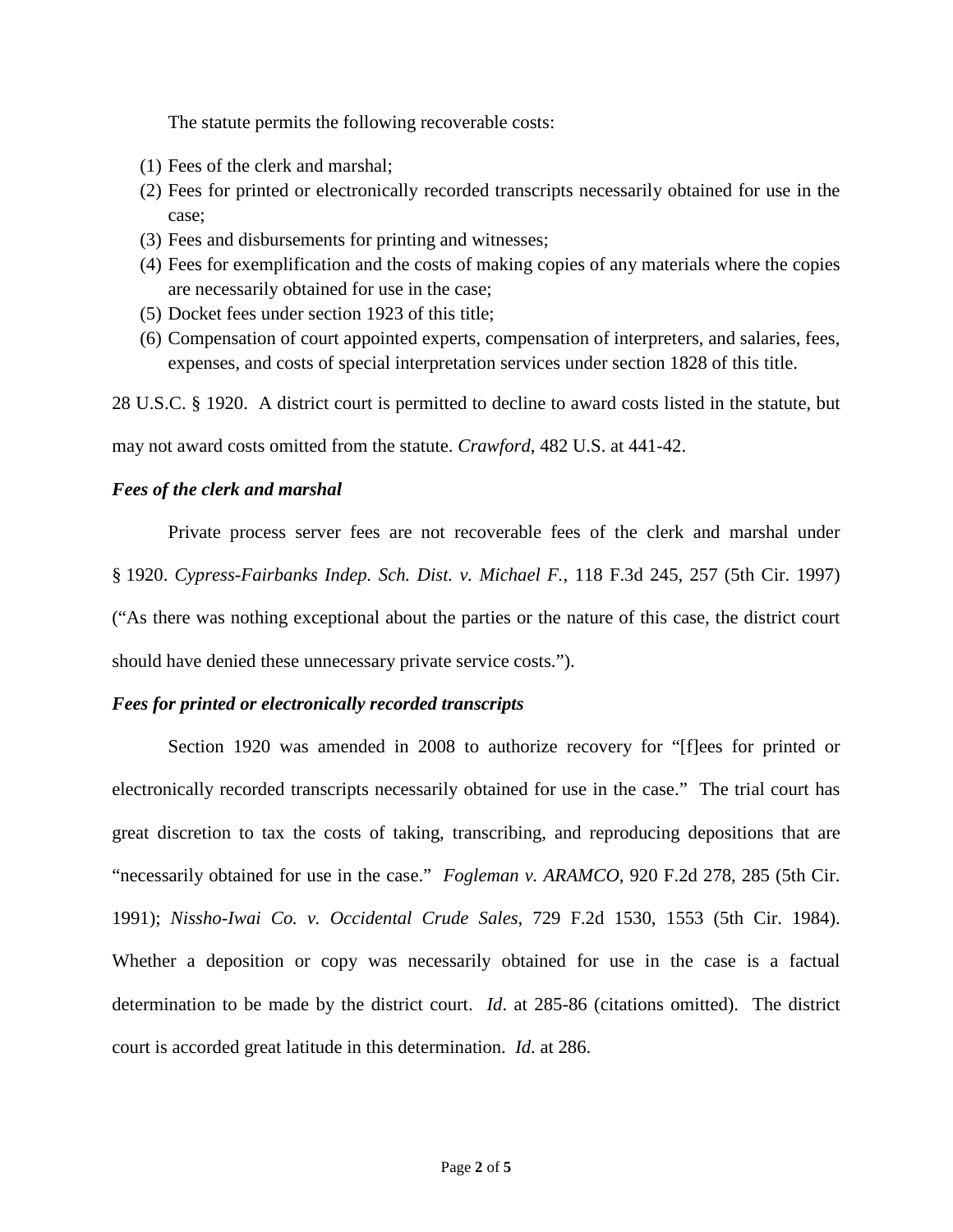Costs should not be disallowed merely because the deposition was not ultimately used at trial or in connection with a dispositive motion. The costs of a deposition are allowed if "there is a reasonable expectation that the deposition may be used for trial preparation." *Stearns Airport Equip. Co. v. FMC Corp.*, 170 F.3d 518, 536 (5th Cir. 1999). Costs associated with a deposition taken primarily for discovery or investigative purposes are not recoverable. *Fogleman*, 920 F.2d at 285.

The 2008 amendment to this provision recognizes that costs may be taxed for "electronically recorded transcripts." Accordingly, the Fifth Circuit has now implicitly recognized that costs may be allowed for video tapes of depositions. *See also SynQor, Inc. v. Artesyn Techs., Inc.*, NO: 2:07-CV-497, 2011 U.S. Dist. LEXIS 112493, at \*9-10 (E.D. Tex. September 29, 2011) (taxing videotape deposition costs in light of the 2008 amendment). Recoverable costs related to depositions typically include, but are not limited to: reporter's appearance fees, transcript costs, and videographer fees.

However, incidental costs associated with depositions, such as the cost of expedited delivery charges, ASCII disks, and parking, are generally not recoverable. *Harris Corp. v. Sanyo No. Am. Corp.*, No. 3–98–CV–2712, 2002 WL 356755, at \*3 (N.D. Tex. March 4, 2002); *Canion v. United States*, No. EP-03-CA-0347-FM, 2005 WL 2216881 at \*3 (W.D. Tex. 2005).

### *Fees for exemplification and the costs of making copies*

Costs of photocopies necessarily obtained for use in the litigation are recoverable upon proof of necessity. 28 U.S.C. § 1920(4); *Holmes v. Cessna Aircraft Co*. 11 F.3d 63, 64 (5th Cir. 1994). The party seeking costs need not "identify every xerox copy made for use in the course of legal proceedings." *Fogleman*, 920 F.2d at 286. However, it must demonstrate some connection between the costs incurred and the litigation. *Id*. The Court first determines whether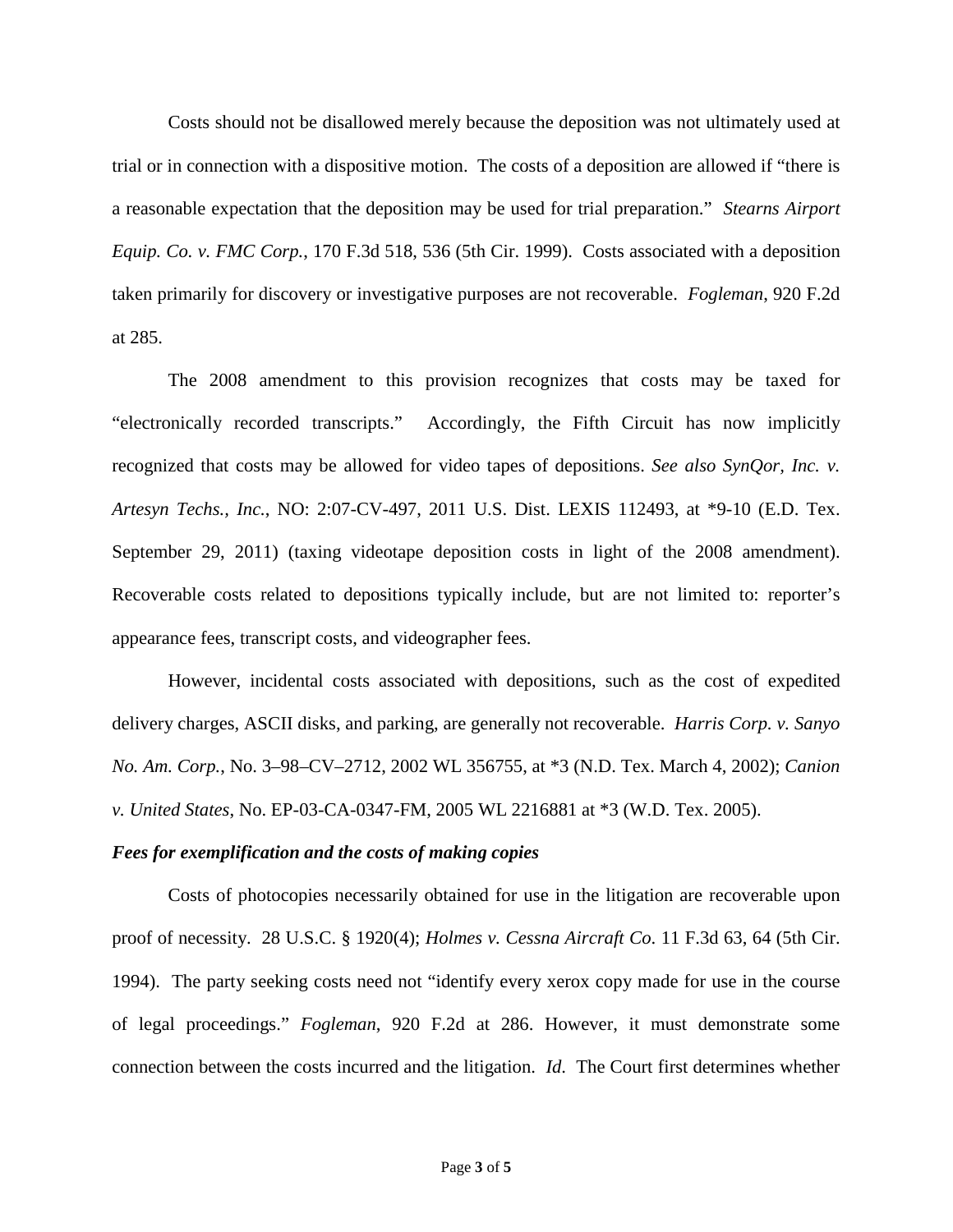the charges sought are reasonable in light of the litigation. Reasonable charges shall be allowed; however, non-specific copying and exemplification charges may be further reduced.<sup>1</sup> Charges for multiple copies of documents, attorney correspondence, and other such items are not recoverable. *Id*.

Electronic discovery costs are generally not allowed, including costs for document collection, document processing, and document hosting. Document scanning costs are allowed to the extent that they are reasonable and necessary for litigation. Electronic document conversion costs are allowed to the extent that they are necessary for use in the case. The Court's sample ESI Order designates TIFF as the default format for document production. Parties that agree to such an arrangement shall have agreed that the costs of converting native documents to TIFF are taxable under Rule 54. However, in the event that the parties agree that native document production is acceptable (i.e., no conversion is necessary), the costs associated with converting native documents to TIFF (or any other format) shall not be recoverable. *See Eolas Techs. Inc. v. Adobe Sys. Inc.*, No. 6:09-cv-446, Docket No. 1416 at 5–6 (E.D. Tex. July 19, 2012).

#### *Miscellaneous fees*

Miscellaneous expenses such as postage, facsimiles, electronic legal research, and travel expenses are not recoverable under § 1920. *See Home Depot U.S.A. v. Fed. Ins. Co.*, No. 4:02- CV-95, 2003 U.S. Dist. LEXIS 5492, at \*5 (E.D. Tex. 2003) (Davis, J.); *see also Compton v. Taylor*, No. H-05-4116, 2006 U.S. Dist. LEXIS 43402 at \*8 (S.D. Tex. 2006). Likewise, reimbursement for attorney travel and meals is not allowed. *See Coats v. Penrod Drilling Corp.*, 5 F.3d 877, 892 (5th Cir. 1993). In addition, the Fifth Circuit has expressly held that mediation

<sup>&</sup>lt;sup>1</sup> For instance, a charge labeled "copying" is non-specific, while a charge labeled "copying Project X source code" is considered specific.